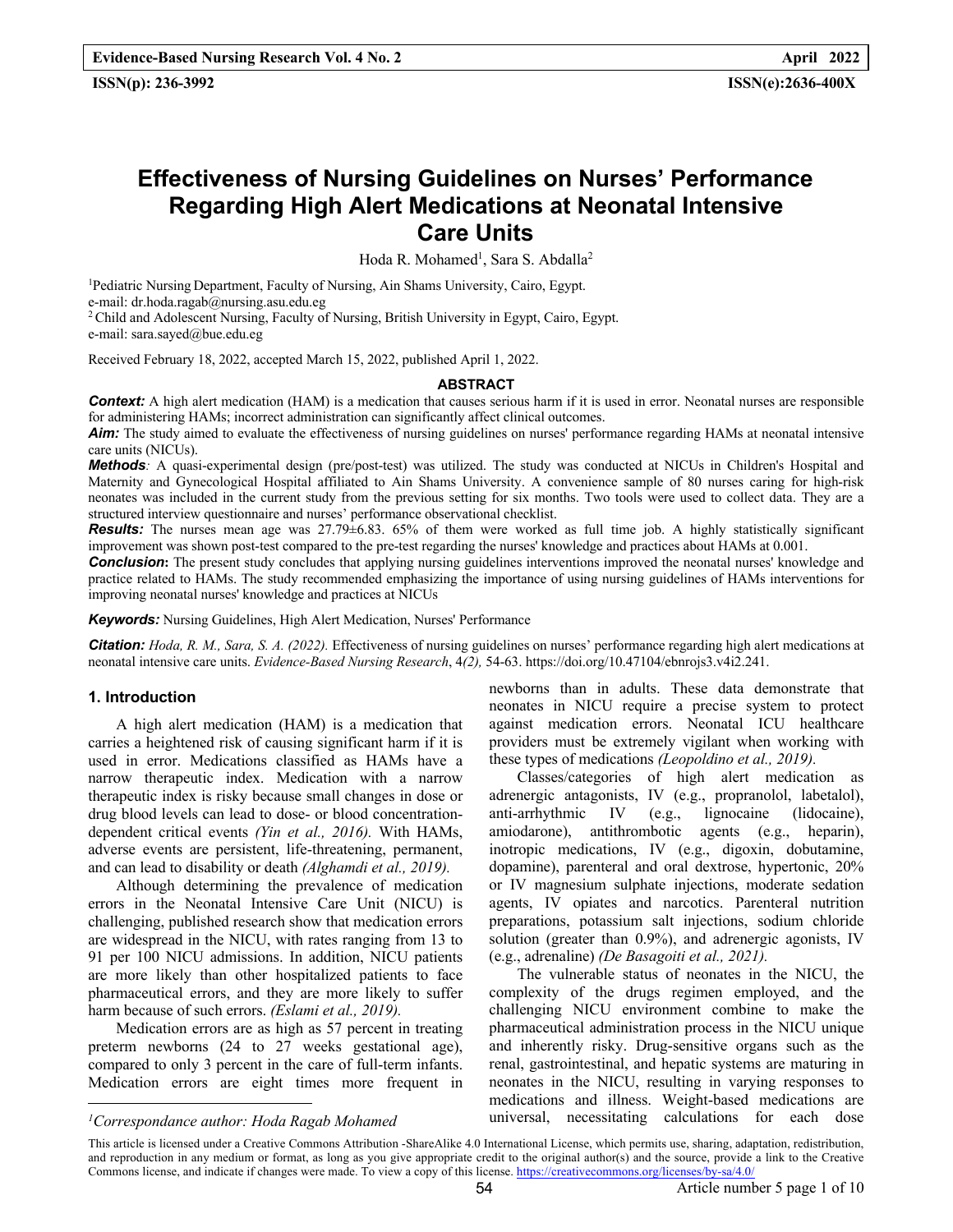*(Hockenberry & Wilson, 2019).* However, some medications are also based on gestational age, making it even more complex. Long hospital stays are common for neonates in the NICU, which increases their exposure to drugs and medication errors. The immaturity of developing bodily systems impacts drug absorption, distribution, metabolism, and excretion in premature newborns, posing an exponential risk of medication errors *(Greenberg et al., 2018).*

The Neonatal Intensive Care Unit is a highly complex, stressful, technology-driven environment which provides multidisciplinary care to critically ill newborns *(ELMeneza & AbuShady 2020).* This environment increases the risk to neonates. The environmental factors include unpredictable workflow, a demanding workload, quickly changing neonate acuity, frequent distractions and interruptions, loud noise, and poor lighting. Many research demonstrates that distractions and interruptions during the medication administration process are major contributing factors to medication errors. The NICU fits the criteria for a high-risk setting requiring specialized care to minimize the danger of medication errors. Human factors including exhaustion, burnout, complacency, a false sense of security with technology, poor team communication, and intimidation may play a role in medication errors *(Elie et al., 2018).*

Technology can improve medication safety (e.g., bar code medication administration and prescriber order entry); checklists, standard formularies, and standard drug concentrations can be maintained; pharmacists on bedside rounds can improve medication safety. A multidisciplinary NICU team must be included, with a conscious, trained NICU nurse aware of the neonate's particular risk factors and the significant risk of medication errors in the NICU. Medication errors cannot be prevented only through technology. Rather, the most comprehensive strategy for reducing drug errors is a mix of an attentive NICU nurse, a dedicated NICU team, proper equipment, and a safety conscious NICU atmosphere *(Ni et al., 2018).*

Organizational health care must promote a patient safety culture by improving NICU staff communication and creating an environment that includes monitoring for medication error, reporting, tracking, and prevention management, possibly developing new strategies to improve existing practice *(Melton et al., 2019).*

Neonatal nurses have very important responsibilities in preventing medication errors as they play a key role in the medication process. Neonatal nurses would need a very high level of knowledge of drugs. However, the increasing number of drugs available for administration in NICU, the nurses' responsibility for updating their knowledge of drugs has increased greatly. An important intervention to reduce medication errors is continuing education to improve knowledge of medications management and administration *(Rishoej et al., 2017).*

Research indicated that the active applications of nursing guidelines have increased and improved the knowledge and practice of nurses regarding HAMs. Nursing guidelines help nurses to accept responsibilities' for their professional development. The well trained

neonatal nurse is the backbone of any health organization, so nursing guidelines that are highly effective in mitigating neonatal risk, increasing staff efficiency, promoting optimal neonatal outcomes, establishing consistent provision of high-quality care for high-risk neonates while saving the healthcare system time and money *(De Lima Costa et al., 2018).*

## **2. Significance of the study**

The Egyptian National Online Reporting System reported that 23% of medications errors (MEs) came from intensive care units in Egypt. The most prevalent form of ME occurred during prescription (54 percent), followed by monitoring (25 percent) and administration (16 percent). The most frequent error was the wrong dose (20%), followed by medication interactions, a wrong medicine, and a wrong frequency. Only 13% of reported errors result in patient harm; the majority of reports were potential (25%), preventable (11%), or harmless (51%) errors. Antibiotics, cardiovascular drugs, and drugs acting on the central nervous system were the top three medication classes involved in reported MEs. Causes of MEs were mostly environmental factors, lack of knowledge, lack of drug information sources, and incomplete prescribing *(Shehata et al., 2016).*

Medication administration is one of the main functions of nurses in the NICU, so they need to know that medication obtains maximum benefit without any harm. In hospitals, medication administration errors are frequently utilized as indicators of neonatal safety because of their common occurrence and potential risk to neonates *(Engels & Ciarkowski, 2015).* The Egyptian Medication Errors Reporting System disclosed that the most frequent administration errors were extra dose, dose omission, and medication omission *(Shehata et al. 2016).* Therefore, applying nursing guidelines technique for neonatal nurses consequently decrease medication error, safe handling of HAMs, and enhancing their performance.

## **3. Aim of the study**

The study aims to evaluate the effectiveness of nursing guidelines on neonatal nurses' performance regarding high alert medications through:

- Assessing neonatal nurses' knowledge regarding high alert medications.
- Assessing neonatal nurses' practice regarding the administration of high alert medications.
- Designing and implementing nursing guidelines for neonatal nurses to improve their knowledge and practice.
- Evaluating the effect of nursing guidelines on neonatal nurses' knowledge and practice in administering high alert medications.

## **3.1. Research hypothesis**

The researchers hypothesized that

- Applying nursing guidelines to neonatal nurses would positively affect their knowledge and practices about high alert medications compared to their pretest.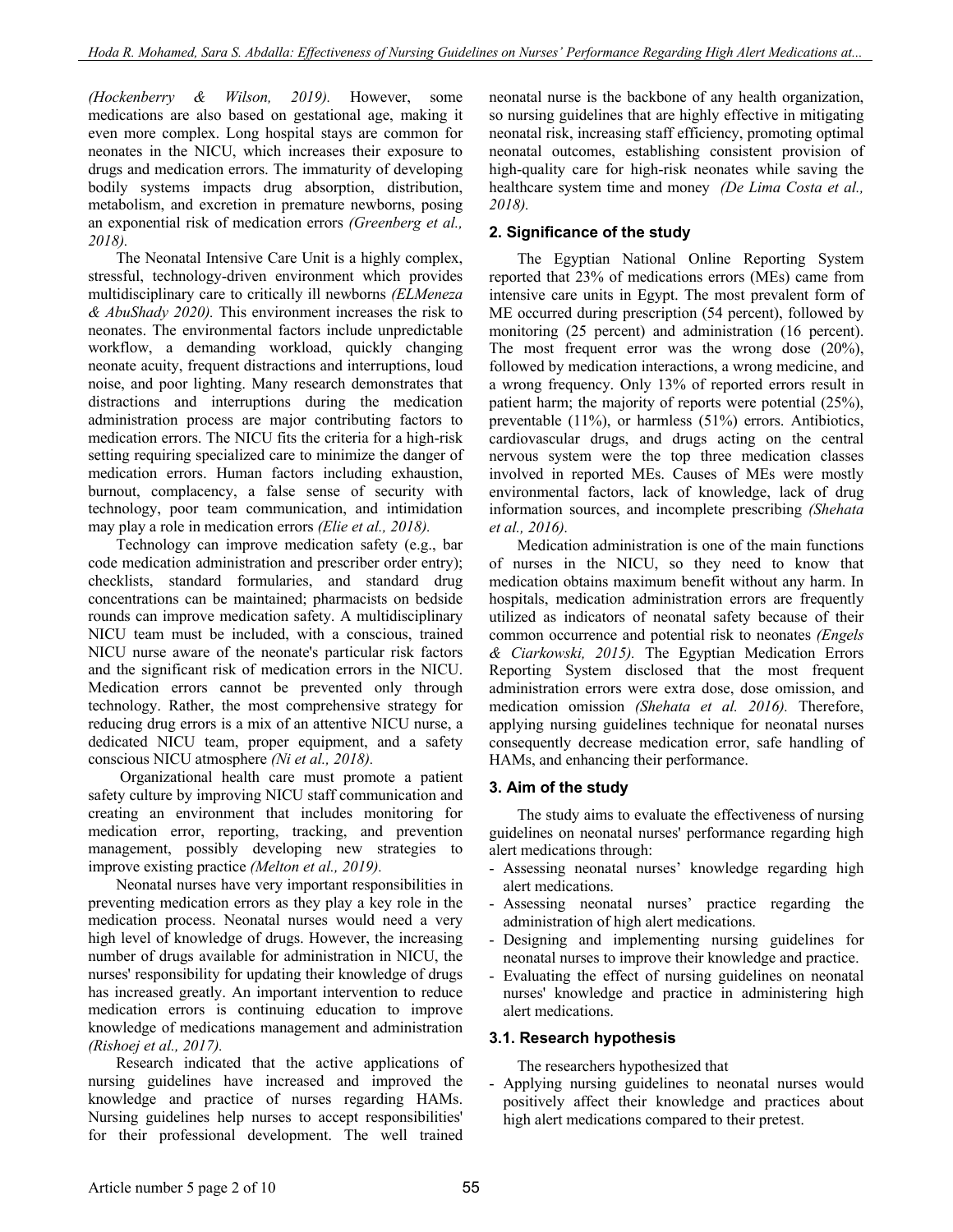- There will be a positive correlation between nurses' knowledge and practices score levels.

## **3.2. Operational definition**

*High alert medications* are medicines that carry an increased risk of inducing significant patient harm when used in error.

*Guidelines* are acceptable practices and options, including pharmacological therapy, for managing a specific procedure or treatment for a certain diagnosis or condition, which can be used to aid clinical decision-making and fulfil patient's specific needs.

*Neonate* is a newborn infant from birth to 28 days of age.

### **4. Subjects & Methods**

#### *4.1. Research Design*

Quasi-experimental research (one group pre/post-test) was used to achieve the aim of the current study. The quasiexperimental research resembles experimental research but is not true experimental research *(Devlin, 2020).*

### *4.2. Study setting*

The study was conducted at NICUs in Children's Hospital and the Maternity and Gynecological Hospital affiliated to Ain Shams University, where these settings have the highest capacity of neonates who receive high alert medication and many neonatal nurses.

#### *4.3. Subjects*

A convenience sample involved all available neonatal nurses composed of 80 nurses working at the previously mentioned settings and were providing care for high-risk neonates.

#### *Inclusion criteria*

All nurses that agree to participate in this study, regardless of their age, gender, qualifications, and experiences, to study the effect of nursing guidelines regarding HAMs.

## *4.4. Tools of data collection*

Two tools were used for data collection pre and post the intervention of the nursing guidelines. The researchers designed the tools after reviewing the relevant resources and include the following:

#### **4.4.1. Structured Interview Questionnaire**

It designed in Arabic language and used as pre/post-test format of the intervention, in the form of close-ended questions. It encompassed two main parts:

Part I consisted of seven questions concerned with the personal characteristics of the neonatal nurses, such as age, gender, marital status, qualification, years of experience, training courses, and working hours.

Part II included the knowledge assessment of the studied nurses. It included (17) questions in the form of multiplechoice questions, covering the questions related to; the definition and types of high alert medication (3 questions), precautions for high alert medications (6 questions), actions should be taken when errors happen with high alert medications (4 questions) and side effects of it (4 questions). The time consumed to fill in the questionnaire by nurses was 15-20 minutes. The researcher assessed the nurses two times through pre and post-test.

*Scoring system*

The studied nurses' answers were checked using a model key answer. The questionnaire questions were scored as, the right answer was scored a one-point, and the incorrect answer was scored zero points. The total scores of the questionnaire were 17 grades. A total score of 17 grades equal to 100%. The score of the subsections and the total were presented as mean and SD.

#### **4.4.2. Nurses Performance Observation Checklist**

It was adopted from *Greenberg et al. (2018)* in the English language and was used to assess neonatal nurses' practices regarding high alert medications. It included identification, ordering, and receiving of high alert medications (17 steps), preparing high alert medications (29 steps), administrating high alert medications (16 steps), documentation and reporting (11 steps), and storage of high alert medications (15 steps). Each nurse was observed three times using the observational checklist pre (three times) and post (three times) implementing the nursing guidelines by the same researcher. The three observations were summed, and the mean was taken.

*Scoring system*

The total number of steps was (88) items. The total score of nurses' practices was 88 grades (equal to 100%). Each step was evaluated as "done" that graded with one score, and "not done" that graded with zero scores. The score of the subsections and the total were presented as mean and SD.

#### *4.5. Procedures*

Content validity and reliability: It was ascertained by five experts (3 professors in the pediatric nursing department at Ain Shams University, two professors in nursing administration departments at Ain Shams University). Content validity was assessed to determine whether the tool covers the appropriate and necessary content and its relevance to the aim of the study, accuracy, consistency, clarity, and simplicity of the tool. The suggested modifications were done (rephrasing some statements, omission, and addition of certain items. Then, the final form was stated. The study instruments were put to the Cronbach's Alpha test to see if they were reliable. It was 0.79 for the knowledge questionnaire and 0.82 for the practice checklist.

Preparatory phase included reviewing the available literature related to HAMs at NICU. It served to construct the data collection tools. In this phase, the researcher visited the selected setting to get acquainted with the personnel and the study settings.

An official permission by submission of a formal letter issued from the Dean of Faculty of Nursing, Ain Shams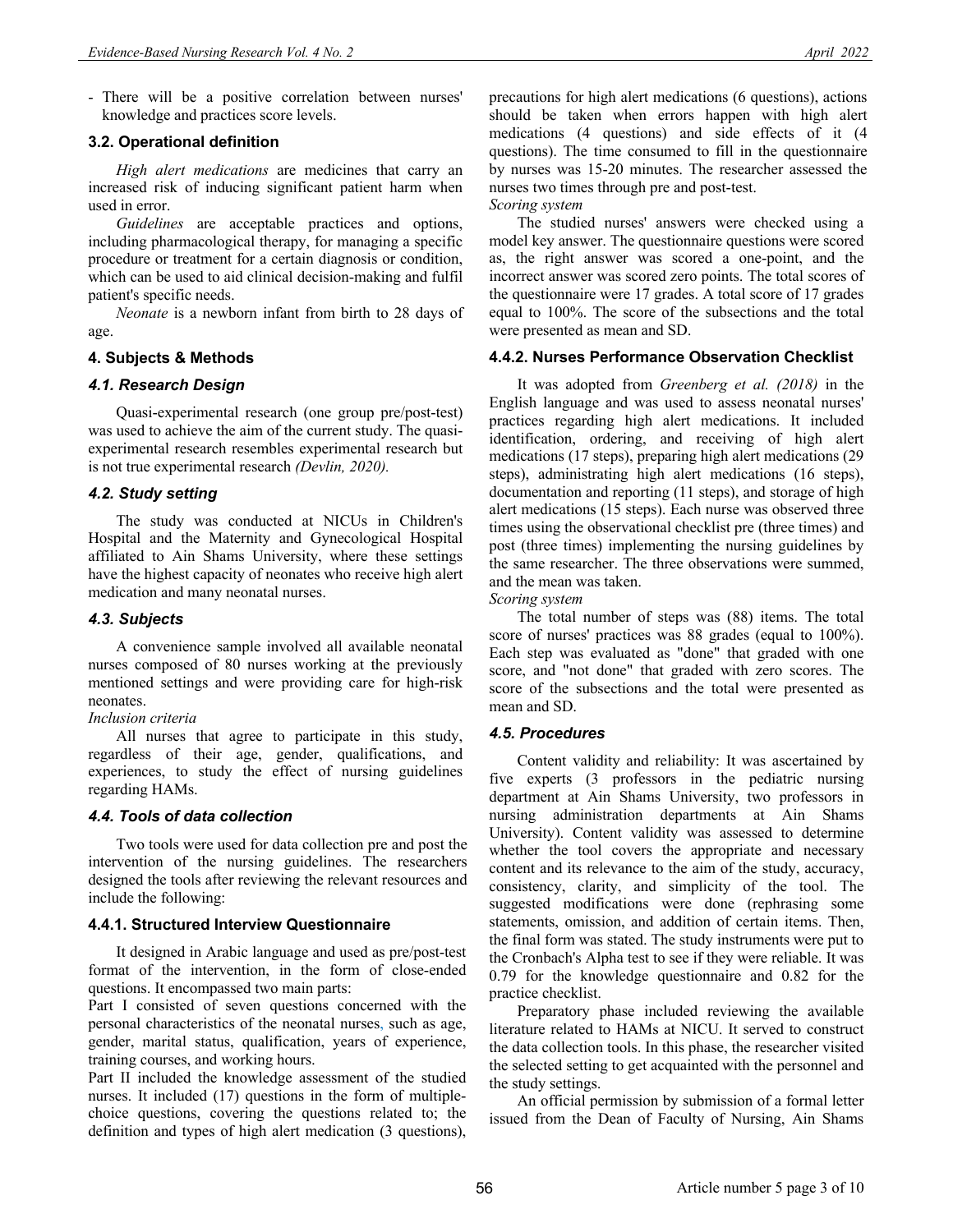University, to the director of the previously mentioned setting to collect the necessary data for the current study after a brief explanation of the purpose of the study and its expected outcomes.

Ethical Considerations: Before starting, the researchers have clarified the study's objectives and aim for nurses included in the study. Verbal approval was obtained from the neonatal nurses before intervention; according to their degree of knowledge, a clear and basic explanation was given. They ensured that all information acquired was kept confidential and solely used for research purposes. The researcher ensured maintaining anonymity and confidentiality of the subjects' data included in the study. The nurses were informed that they had the option of participating in the study or not and that they had the right to withdraw at any moment.

A pilot study was carried out on eight neonatal nurses, 10% of the studied sample in the previously mentioned setting, to test the applicability and the clarity of the study tools and the feasibility of the research process. The pilot has also served to estimate the time needed for each subject to fill in the study tools. The final form was achieved by rearranging and modifying the tools' items based on the pilot study findings. The subjects of the pilot study were excluded from the study sample.

Fieldwork: The study was performed through three phases; assessment, implementation, and evaluation. These phases were carried out from the first week of January 2021 till the end of June 2021, covering six months. The researchers were available at the study settings alternately, three days/a week Saturday, Wednesday, and Thursday in the morning and afternoon shifts by rotation.

Assessment phase: The data was collected from the study subject using the tools designed to assess the neonatal nurses' knowledge deficit and practice deficit, preintervention information (pre-test). In the first session, the researchers explained the aim of the study and the components of the tools, as well as their approval to participate in the study, were obtained. The nurses' knowledge questionnaire was distributed to the nurses' to complete by themselves in the presence of the researchers to assess their baseline knowledge (pre-test) regarding HAMs and their learning needs. It took 15-20 minutes to fill out the questionnaire.

Then the researcher observed the neonatal nurses before, during, and after administering neonates with HAMs using the observational checklists (Tool 2) three times. The time needed for each observation for each nurse was 20-25 minutes. The same researcher observed the nurses' practice for the same specified nurse during their practices. The mean of the three observations was summed after that, and then the mean was taken. Educational nursing guidelines were prepared and designed according to the neonatal nurses' level of knowledge and skills.

Implementation phase: Implementation of the nursing guidelines for neonatal nurses takes place during this phase. The researchers divided the studied subjects into small groups, ranging from four to six neonatal nurses in each setting. The intervention was implemented through sex sessions covered the theoretical and practical parts. Three sessions about the theoretical background for high alert medication and three sessions about nurses' skills in high alert medication administration. The time of each session ranged from 20-30 minutes, including the time of discussion.

The intervention was implemented for each small group for two weeks (3 days/week). Each session started with a summary and feedback regarding the previous session. Simple Arabic terms were employed to suit the nurses' level of comprehension. Various instructional methods were employed (lectures, demonstration, and redemonstration). During the execution of the guidelines, appropriate instructional aids were produced and used (proper equipment, real objects, and video film were used for the practical part). Learning activities are done inside each unit after the morning care and during the sleeping time of high-risk neonates. Nurses were motivated to cooperate and participate in activities during different stages of the study.

Nursing guidelines construction involved the following:

*Setting the Objectives* 

- The general objective of the nursing guidelines was to promote the neonatal nurses' performance regarding HAMs by providing the nurses with the correct knowledge and competent skills.
- Specific objectives of the nursing guidelines included the following:
- Define high alert medications (HAMs).
- List types of HAMs.
- Explain the precautions when using HAMs
- Describe actions that should be taken when errors happen.
- Mention the side effects of HAMs.
- Explain nursing intervention before, during, and after administration of HAMs.

According to the previously mentioned objectives, the theoretical content of the nursing guidelines was included: definition, types, precautions, actions that should be taken when errors happen, and side effects of high alert medications.

The practical content of the nursing guidelines was included: nursing intervention pre-administration of high alert medications (HAMs) which includes identification, ordering and receiving of HAMs. Nursing intervention during the administration of HAMs that included preparing HAMs, administering HAMs, and finally, nursing intervention post administration of HAMs which included documenting, reporting, and storing HAMs.

The implementation of the nursing guidelines was carried out in the previously mentioned settings. Neonatal nurses' knowledge and practice are evaluated preintervention to get a baseline assessment for neonatal nurses before developing the nursing guidelines and postintervention using the same tools to determine the effect of implementing the nursing guidelines intervention.

Evaluation phase: The nursing guideline evaluation compared the neonatal nurses' knowledge and practices pre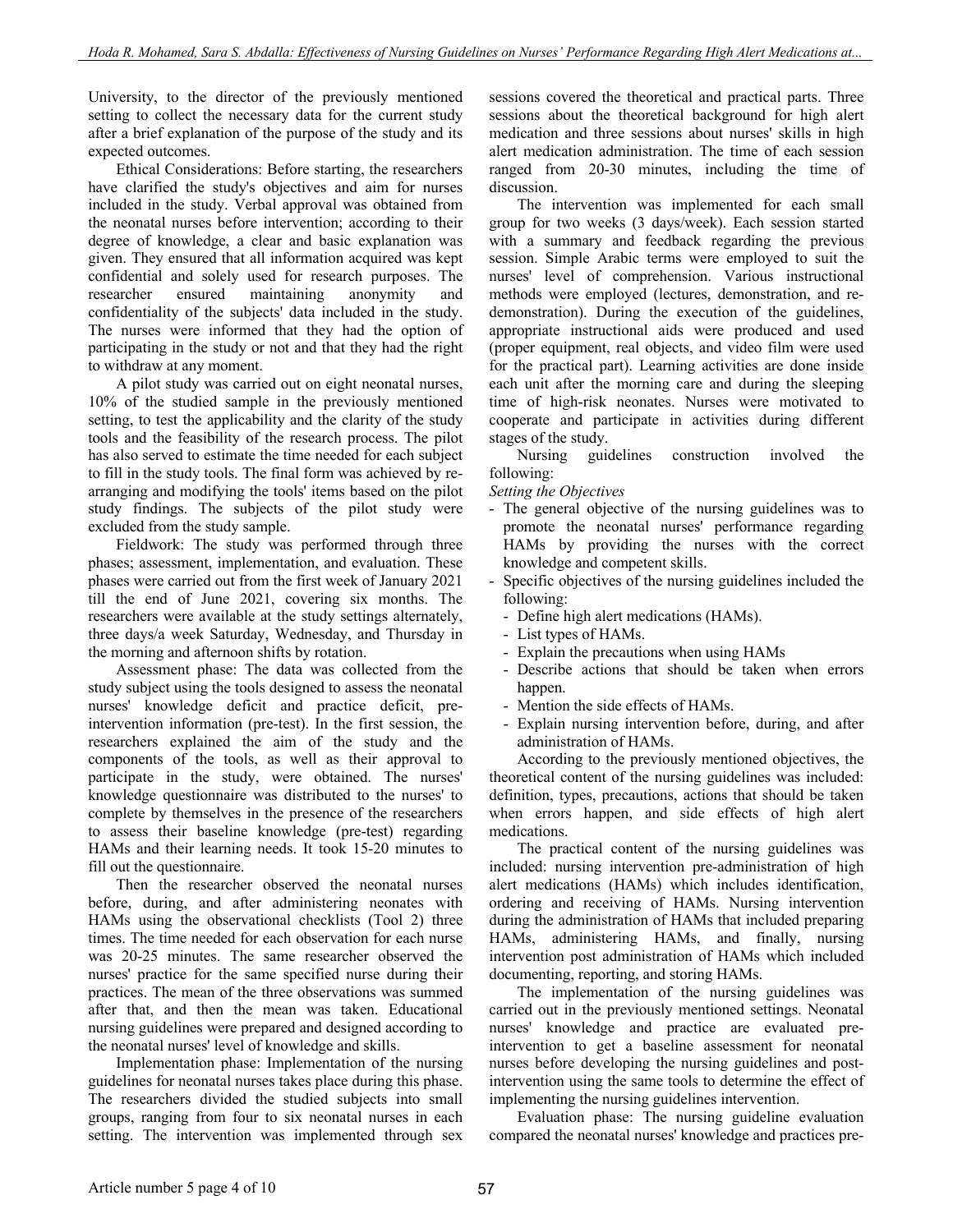and post-implementation. The researchers motivated the studied nurses by encouraging words to gain their participation.

## *4.6. Data Analysis*

The collected data were revised, coded, cleaned, and entered a personal computer (PC). Statistical analyses were carried out using the Statistical Package for Social Sciences (SPSS) version 22. The mean and standard deviation (SD) presented the data. A linear regression model is a linear approach to modeling the relationship between a scalar response and one or more explanatory variables; paired ttest and r-test are used to compare pre, and postintervention. Statistical significance was considered at pvalue  $\leq 0.05$ .

### **5. Results**

Table 1 shows that less than half (43.8%) of studied nurses aged ranged between 20 to less than 25 years with a mean of  $27.79\pm6.83$  years, less than two-thirds  $(63.7\%)$  of them were females, and 58.8% were not married. Moreover, this table shows that half of the nurses (52.5%) had a technical nursing degree, and their mean of years' experience was 8.91±7.05 years.

Figure 1 shows that three quarters (75%) of studied neonatal nurses did not attend training courses about high alert medication

Figure 2 shows that most (65%) of studied neonatal nurses were working full-time.

Table 2 displays a highly statistically significant differences between pre and post-test mean scores of nurses' knowledge regarding the definition and types of high alert medications, precautions, actions that should be taken when errors happen, and side effects of high alert medications, and total knowledge (t=6.37, 9.55, 8.41, 11.28, 13.95, respectively at p<0.001).

Table 3 demonstrates a highly statistically significant differences between pre and post-test mean scores of all nurses' practice regarding identification, ordering, and receiving of high alert medications, preparing high alert medications, administrating high alert medications, documentation, reporting, storage of high alert medications, and total practice (t=12.65, 15.01, 9.38, 11.67, 13.21, 18.36 respectively at p<0.001).

Table 4 shows a highly statistically significant relationship between nurses' knowledge and practice after implementing the nursing guidelines with a p-value  $(p<0.001)$ . At the same time, there is no statistically significant relationship between knowledge and practice pre-implementation of the nursing guidelines with a p-value  $(p>0.05)$ .

Table 5 reveals a significantly higher frequencies of the effect of age, qualifications, marital status, years of experience, training courses, working hours, and practice level as a predictor of knowledge level  $(p<0.05)$ . At the same time, gender was not a predictor to knowledge level  $(p>0.05)$ .

Table 6 illustrates a significantly higher frequencies of the effect of age, qualifications, marital status, years of experience, training courses, working hours, and knowledge level as a predictor of practice level  $(p<0.05)$ . In comparison, gender was not a predictor to practice level  $(p>0.05)$ .

| Table (1): Frequency and percentage distribution of |  |  |  |
|-----------------------------------------------------|--|--|--|
| studied neonatal nurses according to their          |  |  |  |
| characteristics (n=80).                             |  |  |  |

| <b>Characteristics</b>     | No               | $\frac{0}{0}$   |
|----------------------------|------------------|-----------------|
| Age                        |                  |                 |
| $20 - 25$                  | 35               | 43.8            |
| $25 - 30$                  | 14               | 17.5            |
| $30 - 35$                  | 11               | 13.7            |
| 35 or more                 | 20               | 25.0            |
| $\bar{x}$ ±S.D             | $27.79 \pm 6.83$ |                 |
| Gender                     |                  |                 |
| Male                       | 29               | 36.3            |
| Female                     | 51               | 63.7            |
| <b>Marital status</b>      |                  |                 |
| Married                    | 33               | 41.2            |
| Not Married                | 47               | 58.8            |
| <b>Qualifications</b>      |                  |                 |
| Secondary nursing degree   | 22               | 27.5            |
| Technical nursing degree   | 42               | 52.5            |
| Bachelor nursing degree    | 16               | 20.0            |
| <b>Years of Experience</b> |                  |                 |
| $<$ 5 years                | 34               | 42.5            |
| $5 - 10$ years             | 16               | 20.0            |
| $10 - 15$ years            | 11               | 13.7            |
| $>15$ years                | 19               | 23.8            |
| $\bar{x}$ S.D              |                  | $8.91 \pm 7.05$ |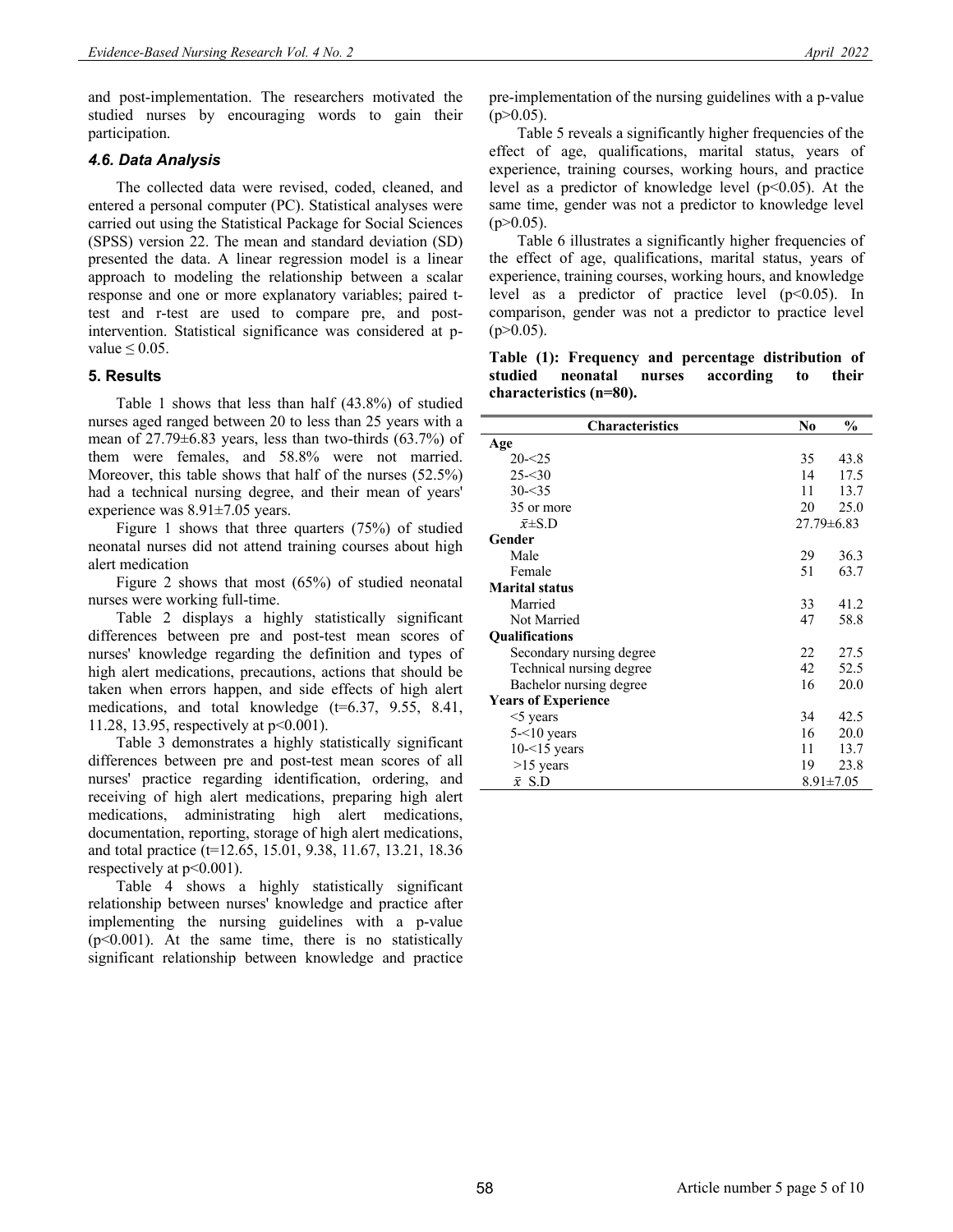

**Figure (1): Percentage distribution of studied nurses regarding their attending training courses about high alert medication (n= 80).**





**Table (2): Comparison of the studied nurses' knowledge mean scores pre/post the nursing guidelines intervention (n=80).**

| Items                                                                  | No. of items | <b>Pre-test</b> | <b>Post-test</b> | t. test | p-value |
|------------------------------------------------------------------------|--------------|-----------------|------------------|---------|---------|
| Definition and Types of high alert medications                         |              | $1.26 \pm 0.74$ | $2.77 \pm 0.91$  | 6.37    | 0.01    |
| Precautions for high alert medications                                 |              | $2.18\pm1.96$   | $4.90 \pm 2.11$  | 9.55    | 0.00    |
| Actions should be taken when errors happen with high alert medications | 4            | $1.83 \pm 1.74$ | $3.00 \pm 1.86$  | 8.41    | 0.00    |
| Side effects of high alert medications                                 | 4            | $1.67 \pm 1.43$ | $3.54 \pm 1.49$  | 11.28   | 0.00    |
| Total                                                                  |              | $6.59 \pm 3.22$ | $13.08\pm4.19$   | 13.95   | 0.00    |

**Table (3): Comparison of the studied nurses' practice mean scores pre/post regarding nursing guidelines intervention (n=80).**

| <b>Items</b>                                                     | No. of items Pre-test |                  | Post-test         | t. test | p-value |
|------------------------------------------------------------------|-----------------------|------------------|-------------------|---------|---------|
| Identification, ordering and receiving of high alert medications |                       | $5.76 \pm 3.20$  | $11.67\pm 6.33$   | 12.658  | 0.01    |
| Preparing high alert medications                                 | 29                    | $13.18 \pm 5.67$ | $24.90 \pm 7.31$  | 15.011  | 0.00    |
| Administrating high alert medications                            | 16                    | $8.46\pm4.19$    | $13.01 \pm 6.29$  | 9.384   | 0.00    |
| Documentation and reporting                                      | 11                    | $4.55 \pm 3.18$  | $8.33 \pm 3.56$   | 11.673  | 0.00    |
| Storage of high alert medications                                | 15                    | $6.82 \pm 2.55$  | $12.41 \pm 5.72$  | 13.213  | 0.00    |
| Total                                                            | 88                    | $38.21 \pm 8.39$ | $73.08 \pm 12.66$ | 18.364  | 0.00    |

**Table (4): Correlation between the total mean score of nurses'' knowledge and their total practices pre/postintervention nursing guidelines (n=80).**

|                  |      |        | Knowledge |        |         |
|------------------|------|--------|-----------|--------|---------|
| Items            |      | Pre    |           | Post   |         |
|                  |      | r-test | value     | r-test | P-value |
| <b>Practices</b> | Pre  | 0.195  | 0.081     | $---$  | $---$   |
|                  | Post | $---$  | $---$     | 0.911  | < 0.001 |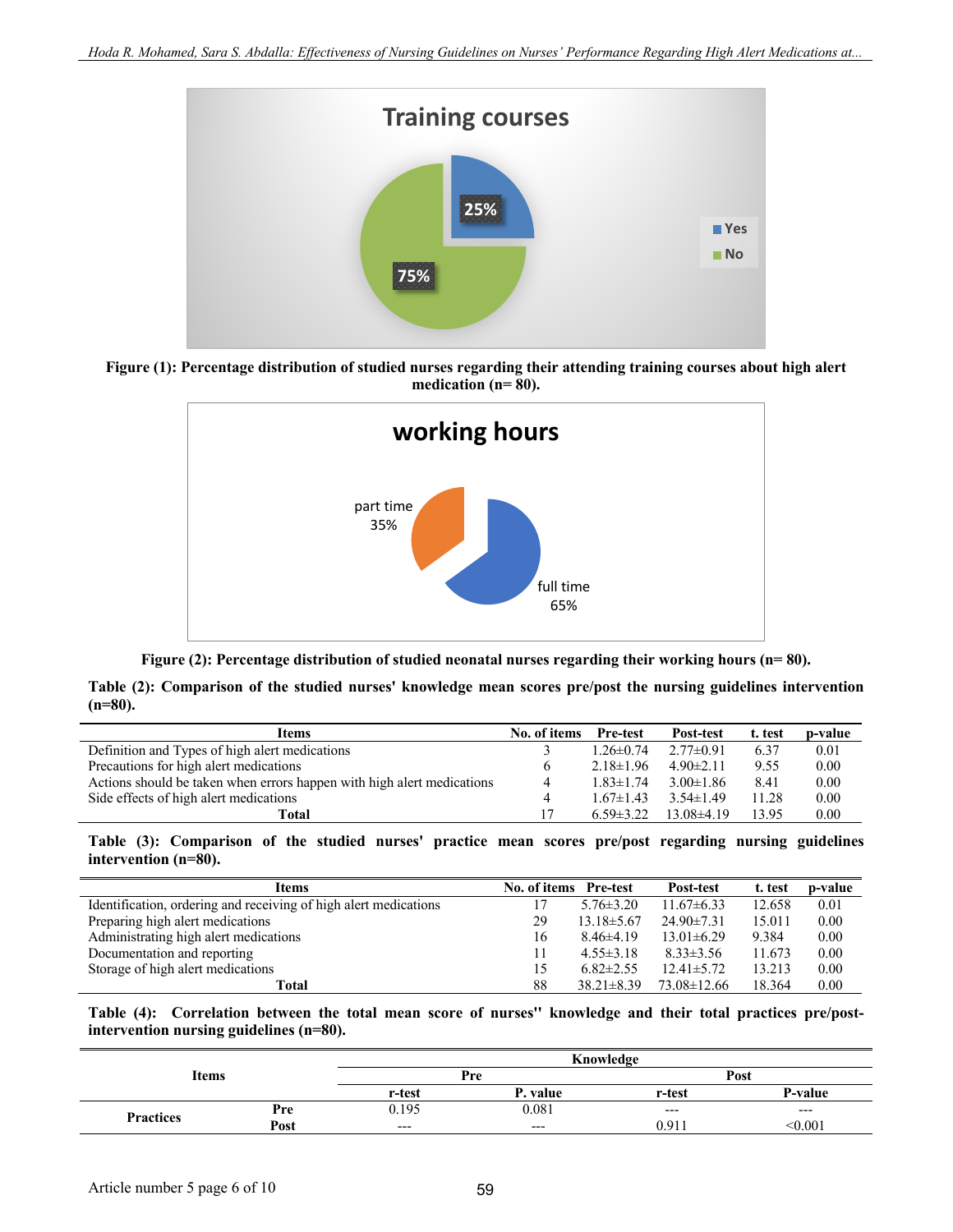|  |  |  |  | Table (5): Predictors of nurses' knowledge levels revealed by multiple linear regression model. |  |
|--|--|--|--|-------------------------------------------------------------------------------------------------|--|
|  |  |  |  |                                                                                                 |  |

|                     | Predictors* | <b>Unstandardized Coefficients</b> | standardized Coefficients |        | P. value                      |
|---------------------|-------------|------------------------------------|---------------------------|--------|-------------------------------|
|                     |             | B                                  | B                         | t-test |                               |
| Age                 |             | 0.461                              | 0.454                     | 7.482  | 0.014                         |
| Gender              |             | 0.108                              | 0.154                     | 2.825  | 0.051                         |
| Qualifications      |             | 1.24                               | 0.717                     | 16.407 | 0.000                         |
| Marital status      |             | 0.654                              | 0.656                     | 6.351  | 0.012                         |
| Years of experience |             | 0.702                              | 0.708                     | 11.300 | 0.005                         |
| Training courses    |             | 0.809                              | 0.417                     | 14.001 | 0.001                         |
| Working hours       |             | 0.466                              | 0.510                     | 5.164  | 0.011                         |
| Practice level      |             | 1.146                              | 0.811                     | 14.251 | 0.001                         |
|                     |             | <b>Model summary</b>               |                           |        |                               |
| <b>Model</b>        |             | r square                           | Adjusted r square         |        | <b>Std. error of estimate</b> |

Regression 0.954 0.912 0.864 0.524 0.524

*a. Dependent Variable: Knowledge level*

*b. Predictors: (constant) age, gender, qualification, marital status, years of experience, training courses, working hours, and practice level.*

|  | Table (6): Predictors of nurses' practice levels revealed by multiple linear regression model. |
|--|------------------------------------------------------------------------------------------------|
|  |                                                                                                |

| Predictors*           | <b>Unstandardized Coefficients</b> | standardized Coefficients |        | P. value               |
|-----------------------|------------------------------------|---------------------------|--------|------------------------|
|                       | B                                  | B                         | t-test |                        |
| Age                   | 0.385                              | 0.374                     | 8.133  | 0.018                  |
| Gender                | 0.098                              | 0.111                     | 1.564  | 0.064                  |
| <b>Qualifications</b> | 0.567                              | 0.434                     | 9.460  | 0.007                  |
| Marital status        | 0.154                              | 0.231                     | 5.024  | 0.014                  |
| Years of experience   | 0.988                              | 0.810                     | 14.260 | 0.001                  |
| Training courses      | 0.819                              | 0.499                     | 11.370 | 0.003                  |
| Working hours         | 0.793                              | 0.688                     | 8.033  | 0.009                  |
| Knowledge level       | 1.699                              | 0.641                     | 15.201 | 0.000                  |
|                       | <b>Model summary</b>               |                           |        |                        |
| Model<br>R            | r square                           | Adjusted r square         |        | Std. error of estimate |
| 0.894<br>Regression   | 0.799                              | 0.751                     |        | 0.434                  |

*a. Dependent Variable: Practice level*

*b. Predictors: (constant) age, gender, qualification, marital status, years of experience, training courses, working hours, and knowledge level*

#### **6. Discussion**

High alert medications (HAMs) are among the pharmaceuticals with the highest risk of serious harm if delivered incorrectly, and they are responsible for the most dangerous errors. The administration of HAMs is the responsibility of nurses; improper administration can have serious clinical consequences and, in certain cases, can be fatal *(Shawahna et al., 2016).* This study aimed to evaluate the effectiveness of nursing guidelines on neonatal nurses' performance regarding HAMs.

The characteristics of studied neonatal nurses in the present study reveal that less than half of their ages ranged from 20 to less than 25 years, with a mean of  $27.79\pm6.83$ years, less than two-thirds of them were females, which might be due to the greater fraction of the nurses in Egypt were females and also related to the studying of nursing in the Egyptian universities was exclusive for females only till fifteen years ago. Half of the nurses had a technical nursing degree and the mean of years' experience of them was  $8.91\pm7.05$  years. This finding might be because fresh graduates and young nurses usually work in NICUs and emergency departments.

These results were supported by the study conducted by *Zaki et al. (2018)* titled ''Assessment of nurses' performance regarding care for neonates with necrotizing enterocolitis at Intensive Care Units'' at Benha Specialized Pediatric Hospital, who detected that the mean age of nurses was 25.93±4.36 and more than two-thirds of them had a secondary school diploma and technical institute diploma. However, these results are inconsistent with the study performed by *Ali et al. (2019)* titled in ''Improving nursing knowledge and care for neonates with respiratory distress in Jordan'', who reported that the mean age of neonatal nurses was 32.23±5.01 years, almost of them had bachelor's degree with 6.5±4.4 mean years of experience.

Also, it was clarified that three-quarters of the studied nurses did not attend training courses regarding high alert medications, and most of them were working full-time, respectively. This finding was supported by *shittaya (2020),* who conducted a study about "Performance of nurses regarding high alert medications in critical care units'' and mentioned that more than two-thirds of the studied nurses did not attend training courses regarding high alert medications, and most of them were working as full-time workers.

Regarding the neonatal nurses' knowledge about HAMs, there was a marked improvement in their total knowledge post-implementation of nursing guidelines compared to their pre-test with a highly statistically significant difference at  $(P = < 0.001)$ . From the researchers' point of view, this improvement is due to nurses' reluctance to obtain information on how to prepare, administer, and store high alert medications and use of visual aids during guidelines implementation to clarify the information. The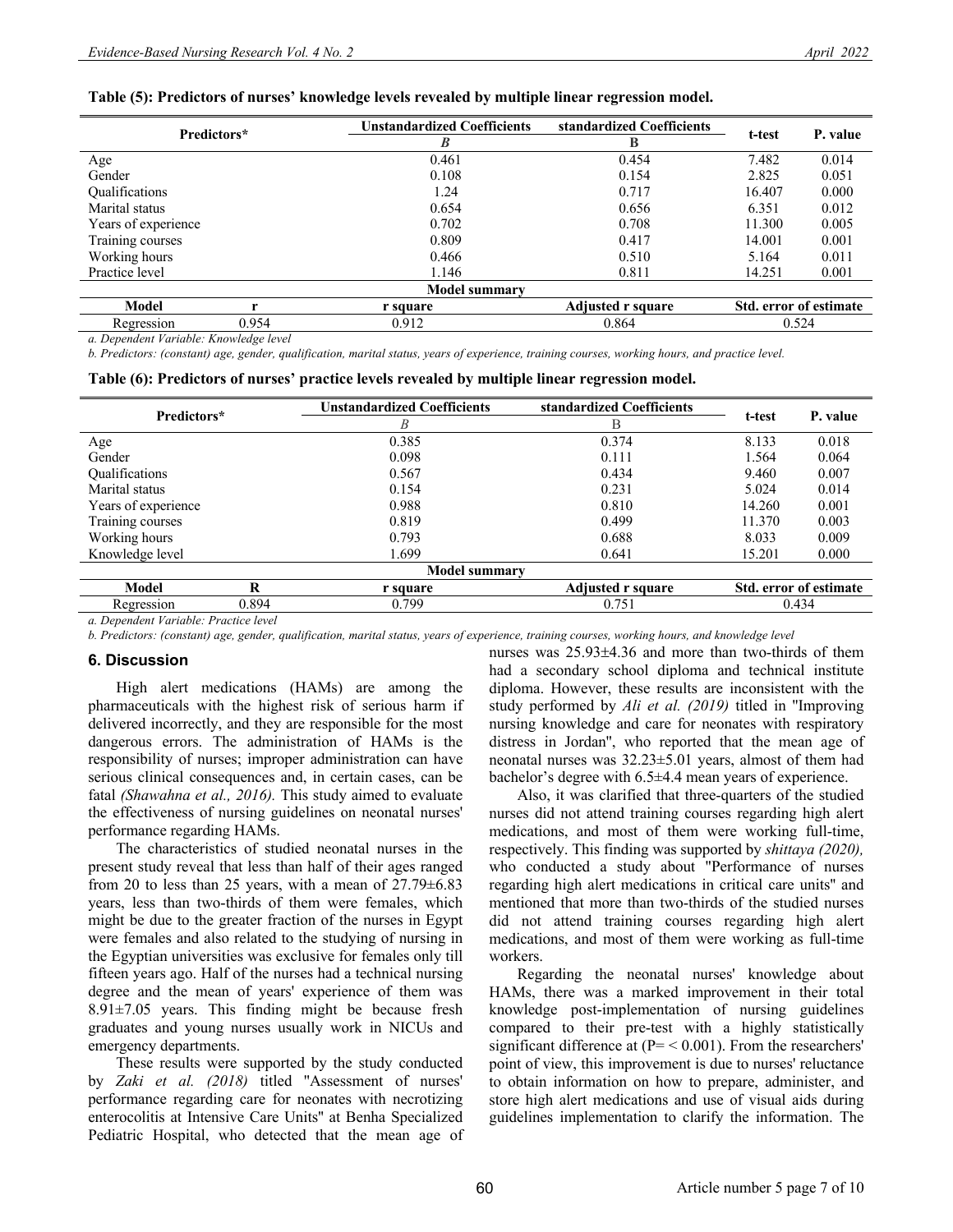nursing guidelines shed light on milestones for high alert medication administration.

This result is similar to the study conducted by *Sullivan et al. (2021)* titled ''Enhancing high alert medication knowledge among pharmacy, nursing, and medical staff'', which reported that before the HAMs interventions, more than one-third of respondents expressed confidence in their knowledge of high alert medication and the procedures defined by the institution. This result increased to less than three quarters after the interventions  $(p<0.001)$ . Also in line with the study conducted by *Ameri et al. (2016)* in a study carried out in Sarem Maternity Hospital in Tehran, Iran about ''Effect of a comprehensive total parenteral nutrition training program on knowledge and practice of nurses in NICU'' who reported that nurses' knowledge and practice outcomes improved significantly as a result of the program.

Regarding the neonatal nurses' practice of HAMs, the current study revealed a marked improvement in their practice level in identification, ordering, receiving, preparing, administrating, documenting, reporting, and storage of HAMs with a highly statistically significant difference at  $(p \le 0.001)$ . These results may reflect that the guidelines were prepared based on nurses' needs assessment and according to pre-test level of nurses, using illustrative methods, demonstration & re-demonstration, and the allowing of questions to get nurses' feedback and group discussion.

These results are consistent with the study performed by *Soomar et al. (2019)* in Pakistan titled ''Medication errors in neonatal intensive care unit and strengthening the education of registered nurses.'' Also, it supported by the *Falts and Fathy (2017)* study that carried out in the coronary care units and respiratory intensive care units at Ain Shams University Hospital about ''High alert medications: The effect of nursing guidelines on internship nursing students' performance'', who reported significant improvements in the level of performance of internship nursing students ( $P < 0.05$ ). These findings support the first research hypothesis.

The current study's correlation between the total mean score of knowledge and practice shows a highly statistically significant relationship between nurses' knowledge and practice after implementing the educational guidelines  $(p<0.001)$ . This finding clarifies that these nurses' practices are directly influenced by their knowledge, and knowledge is essential to achieving competent practices. These findings supported the second research hypothesis.

These results are supported by the study performed by *Zyoud et al. (2019)* titled ''Knowledge about the administration and regulation of high alert medications among nurses in Palestine: A cross-sectional study'', who detected a significant correlation between knowledge related to high alert medication and administration of it. Also, *Yousef et al. (2018)*, carried out a study in Cairo about the ''Effect of nursing education guidelines about high alert medications on critical care nurses' knowledge and practices'' and found a high positive correlation between nurses' knowledge and their practice regarding high alert medication.

Regarding the linear regression model, the present study reveals significantly higher frequencies of the effect of age, qualifications, marital status, years of experience in training courses, working hours, and practice level as predictors of knowledge level ( $p \le 0.05$ ). At the same time, gender was not revealed as a predictor for knowledge (*p* >0.05). These results is similar to the study conducted by *Labib et al. (2018)* carried out in NICU at Cairo University Pediatric Hospital about ''High alert medications administration errors in neonatal intensive care unit'', who reported non-significant, negative relationships were observed when correlating knowledge scores with nurses' age, total and NICU experience years. Also, it supported with *Engels and Ciarkowski, (2015)* about ''Nursing, pharmacy, and prescriber knowledge and perceptions of high-alert medications in a large, academic medical hospital'', who detected that training courses had high effect on nurses' knowledge. The study disagrees with a study conducted by *Zyoud et al. (2019),* who found significant differences in knowledge scores according to gender.

Regarding the linear regression model, the present study illustrates a significantly higher frequency effect of age, qualifications, marital status, years of experience, training courses, working hours, and knowledge level as predictors on practice level ( $p \le 0.05$ ). At the same time, gender is not a predictor to practice level  $(p > 0.05)$ . These results agree with the study conducted by *Labib et al. (2018),* who reported a moderate positive relationship between the post-administration practices score and nurses' age and no relation to gender. Also, consistent with the *Dehghan-Nayeri et al. (2013)* study that carried out in Tehran about ''The effectiveness of risk management program on pediatric nurses' medication error'', who revealed that qualification of nurses had a high effect on their practice regarding high alert medication**.**

## **7. Conclusion**

In light of the study findings, the implementation of nursing guidelines positively affected neonatal nurses' knowledge and practice related to high alert medications. Also, the study revealed a positive correlation between nurses' knowledge and practices score levels and the research hypotheses are accepted.

## **8. Recommendations**

Based on the findings of the present study, it recommends the following:

- Conducting periodic in-service educational training as nursing guidelines for neonatal nurses to improve their knowledge and practices regarding high alert medications.
- Our findings highlight the need for additional research on interventions to reduce HAMs errors. For better disease outcomes, continuous education programs regarding the safe handling of HAMs. Integration of topics about the administration of HAMs in the nursing curriculums for different categories (Secondary school diploma, technical, and bachelor).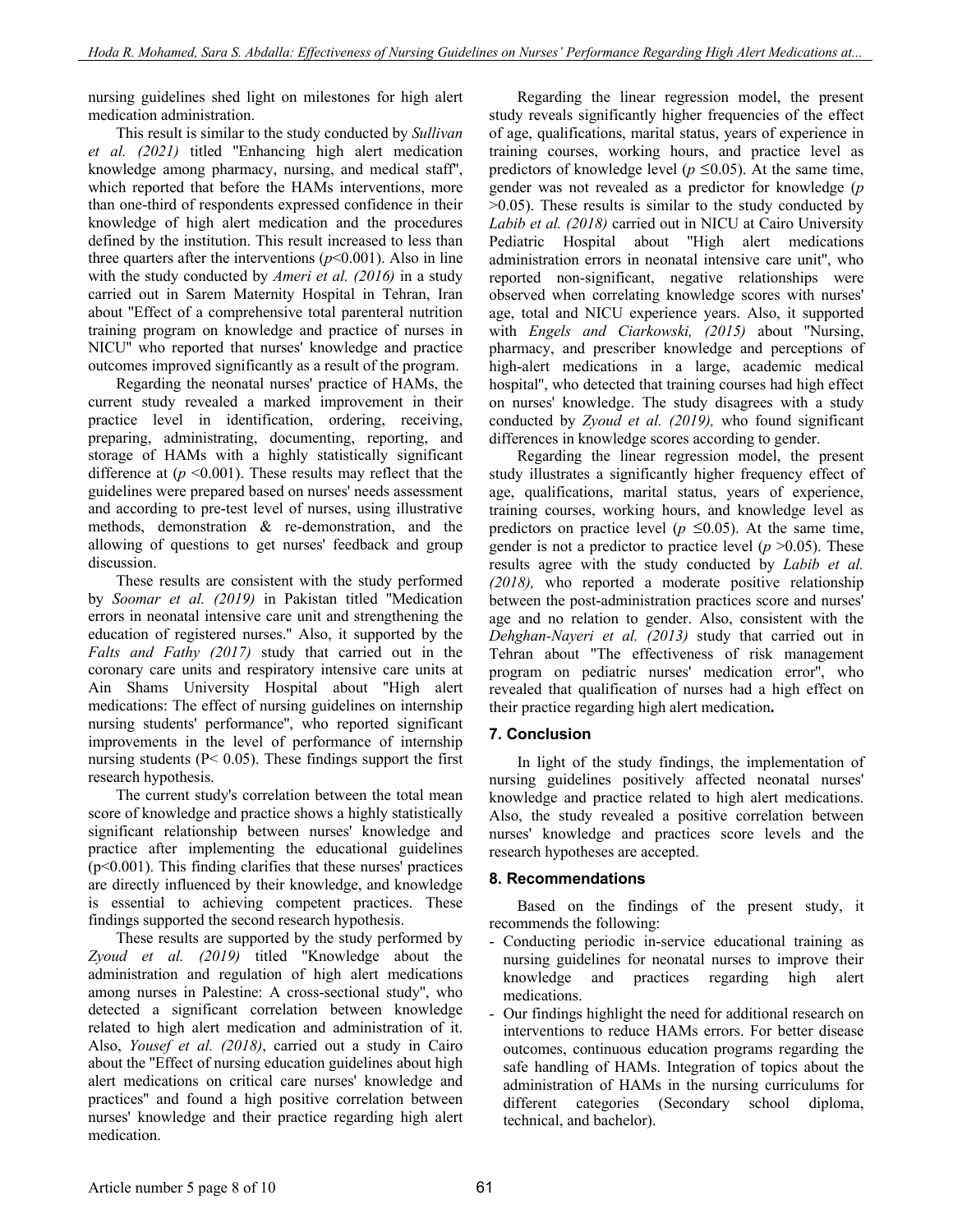- Continuous and mandatory in-service training for healthcare workers dealing with HAMs (preparation, administration, storage). The nursing staff is involved in developing, implementing, and evaluating medication delivery systems used in the NICU.
- Appropriate workplace policies and procedures for the safe handling of HAMs should be developed and reviewed based on international safety standards/guidelines.
- Further research: Replication of the research on a more substantial probability sample to achieve more generalization.

## **9. References**

*Al-ghamdi, A., Keers, R., Sutherland, A., & Ashcroft, D. (2019).* Prevalence and nature of medication errors and preventable adverse drug events in pediatric and neonatal intensive care settings: A systematic review. *Drug safety*, *42*(12) 1423-1436. https://doi.org/10.1007/s40264-019- 00856-9.

*Ali, R., Obeisat, S., & Tarawneh, L. (2019).* Improving nursing knowledge and care for neonates with respiratory distress in Jordan. *International Nursing Review, 66*(3),338-345*.* https://doi.org/10.1111/inr.12510.

*Ameri, Z., Vafaee, A., Sadeghi, T., Mirlashari, Z., Ghoddoosi-Nejad, D., & Kalhor, F. (2016).* Effect of a comprehensive total parenteral nutrition training program on knowledge and practice of nurses in NICU. *Global journal of health science*, *8*(10), 135-142. https://doi.org/10.5539/gjhs.v8n10p135.

*De Basagoiti, A., Fernández, A., Mendiola, S., De Miguel, M., Guerra, E., Loureiro, B., & Campino, A. (2021).* Intravenous drug use in neonatal intensive care units. *European Journal of Hospital Pharmacy*, *28(*6), 341- 345. https://doi.org/10.1136/ejhpharm-2019-001939.

*De Lima Costa, H. T. M., Costa, T. X., Martins, R. R., & Oliveira, A. G. (2018).* Use of off-label and unlicensed medicines in neonatal intensive care. *PloS one*, *13*(9), e0204427. https://doi.org/10.1371/journal.pone.0204427.

*Dehghan-Nayeri, N., Bayat, F., Salehi, T. & Faghihzadeh, S. (2013).* The effectiveness of risk management program on pediatric nurses' medication error. *Iranian Journal of Nursing and Midwifery Research*, *18*(5), 371-377.

https://pubmed.ncbi.nlm.nih.gov/24403939/.

*Devlin, A. S. (2020): The Research experience: Planning, conducting, and reporting research,* 2nd ed. SAGE Publications, Inc Company, USA, p. 183.

*Elie, V., Neyro, V., Ha, P., Aurich, B., Leroux, S., & Jacqz-Aigrain, E. (2018).* Capacities and competences for drug evaluation in European neonatal intensive care units: A survey and key issues for improvement. *American Journal of Perinatology*, *35*(06), 589-598. https://doi.org/10.1055/s-0038-1637766.

*ELMeneza S., & AbuShady M. (2020).* Anonymous reporting of medical errors from The Egyptian Neonatal

Safety Training Network, *Pediatric and Neonatology Journal, 61*(1), 31-35. https://doi.org/10.1016/j.pedneo.2019.05.008.

*Engels, M., & Ciarkowski, S. (2015).* Nursing, pharmacy, and prescriber knowledge and perceptions of high-alert medications in a large, academic medical hospital. *Hospital Pharmacy*, *50*(4), 287-300.

https://doi.org/10.1310/hpj5004-287.

*Eslami, K., Aletayeb, F., Aletayeb, S., Kouti L., Hardani, A. (2019).* Identifying medication errors in neonatal intensive care units: A two-center study. *BMC Pediatr.,19*(1), 365. https://doi.org/10.1186/s12887-019- 1748-4.

*Falts, S., & Fathy, S. (2017).* High alert medications: Effect of nursing guidelines on internship nursing students' performance.

https://www.researchgate.net/publication/335144940 High Alert Medications Effect of Nursing Guidelines on Int ernship\_Nursing\_Students'\_Performance.

*Greenberg, R., Smith, P., Bose, C., Clark, R., Cotten, C., & DeRienzo, C. (2018).* National survey of neonatal intensive care unit medication safety practices. *American Journal of Perinatology, 35*(14), 1419-1422. https://doi.org/10.1055/s-0038-1660837.

*Hockenberry, M., & Wilson, D. (2019). Wong's nursing care of infants and children-E-book*. 11th ed.*,* Elsevier Health Sciences. Pp. 138-205.

*Institute for Safe Medication Practices (2018).* ISMP list of high‐alert medications in acute care settings. https://www.ismp.org/sites/default/files/attachments/2018- 08/highAlert2018-Acute-Final.pdf.

*Labib, J., Youssef, M., & Abd El Fatah, S. (2018).* High alert medications administration errors in neonatal intensive care unit: A pediatric tertiary hospital experience. *Turkish Journal of Pediatrics*, *60*(3), 277-285. https://doi.org/10.24953/turkjped.2018.03.007.

*Leopoldino, R., Santos, M., Costa, T., Martins, R., & Oliveira, A. (2019).* Drug-related problems in the neonatal intensive care unit: Incidence, characterization and clinical relevance. *BMC pediatrics, 19*(1), 134. https://doi.org/10.1186/s12887-019-1499-2.

*Melton, K., Timmons, K., Walsh, K., Meinzen-Derr, J., & Kirkendall, E. (2019)* Smart pumps improve medication safety but increase alert burden in neonatal care. *BMC Medical Informatics and Decision Making*, *19*(1), 213. https://doi.org/10.1186/s12911-019-0945-2.

*Ni, Y., Lingren, T., Hall, E. Leonard, M., Melton, K., & Kirkendall, E. (2018).* Designing and evaluating an automated system for real-time medication administration error detection in a neonatal intensive care unit. *Journal of the American Medical Informatics Association*, *25*(5), 555- 563. https://doi.org/10.1093/jamia/ocx156.

*Rishoej, R. M., Almarsdóttir, A. B., Christesen, H. T., Hallas, J., & Kjeldsen, L. J. (2017).* Medication errors in pediatric inpatients: A study based on a national mandatory